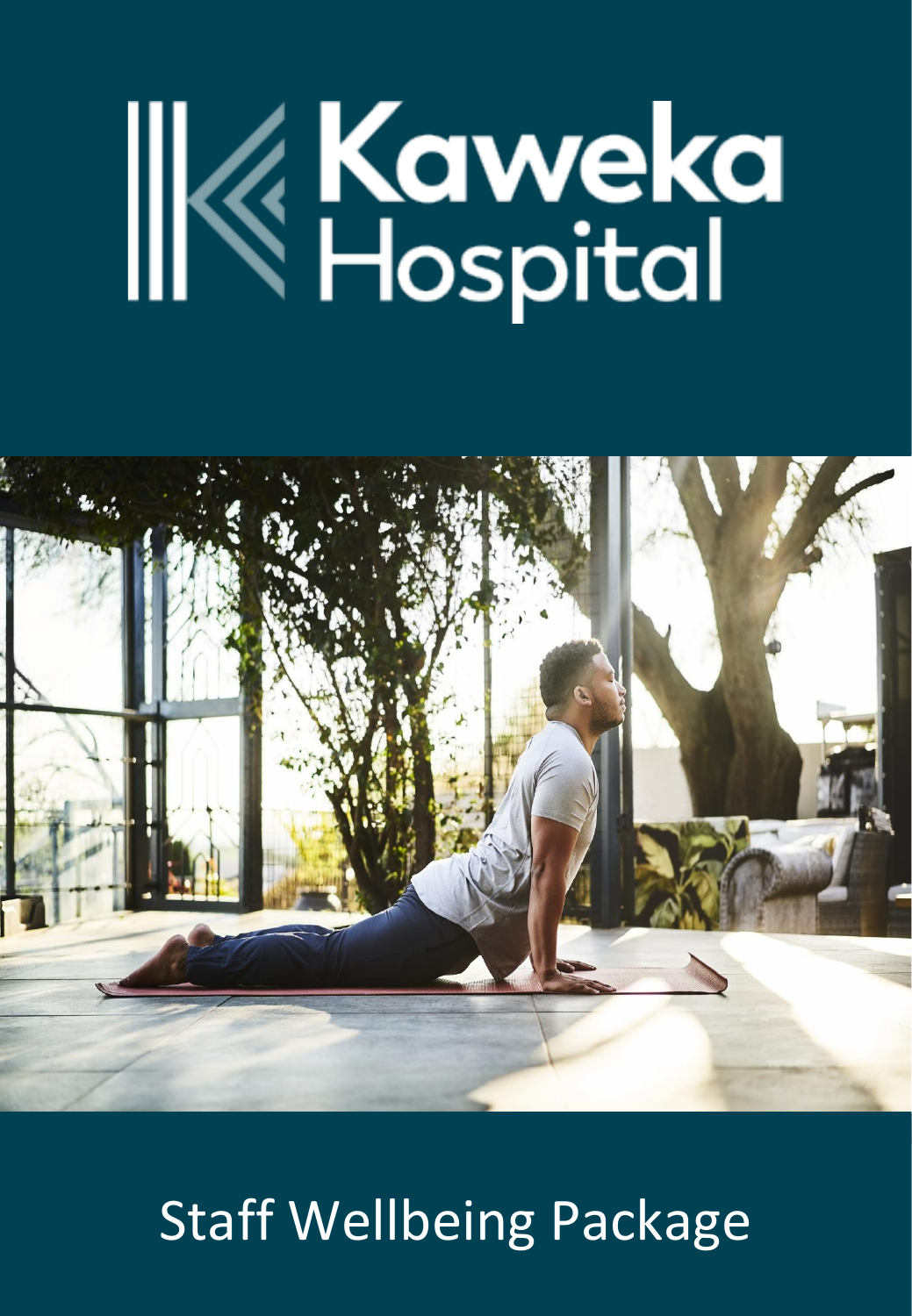

#### $\mathbb{R}$ **Better for You and Yours**

We know that being physically fit and well is incredibly important to staying healthy, not just for you but your family also. We'll therefore provide up to \$300 a year towards something that's important to you or your family. Perhaps it's a gym membership, or swimming lessons for the kids, or maybe there's a yoga retreat you have your eye on. Whatever makes it better for you, we're here to support it!

#### $\mathbb{R}$ **Birthday Leave**

It's the one day of the year that should be all about you! We'll provide a day of paid leave which you can take within a week of your birthday.

#### $\mathbb{R}$ **Making it Better Goals**

We're passionate about continuous improvement. If you see something you can improve (perhaps a process or procedure) or want to upskill in something that will add benefit to Kaweka Hospital and its patients, then you can write that into your KPIs for the year. We'd love to discuss supporting/contributing to your project. As an example, you could undertake and achieve a Te Reo qualification which makes it better for you to engage with our Māori patients and whanau to better understand their needs.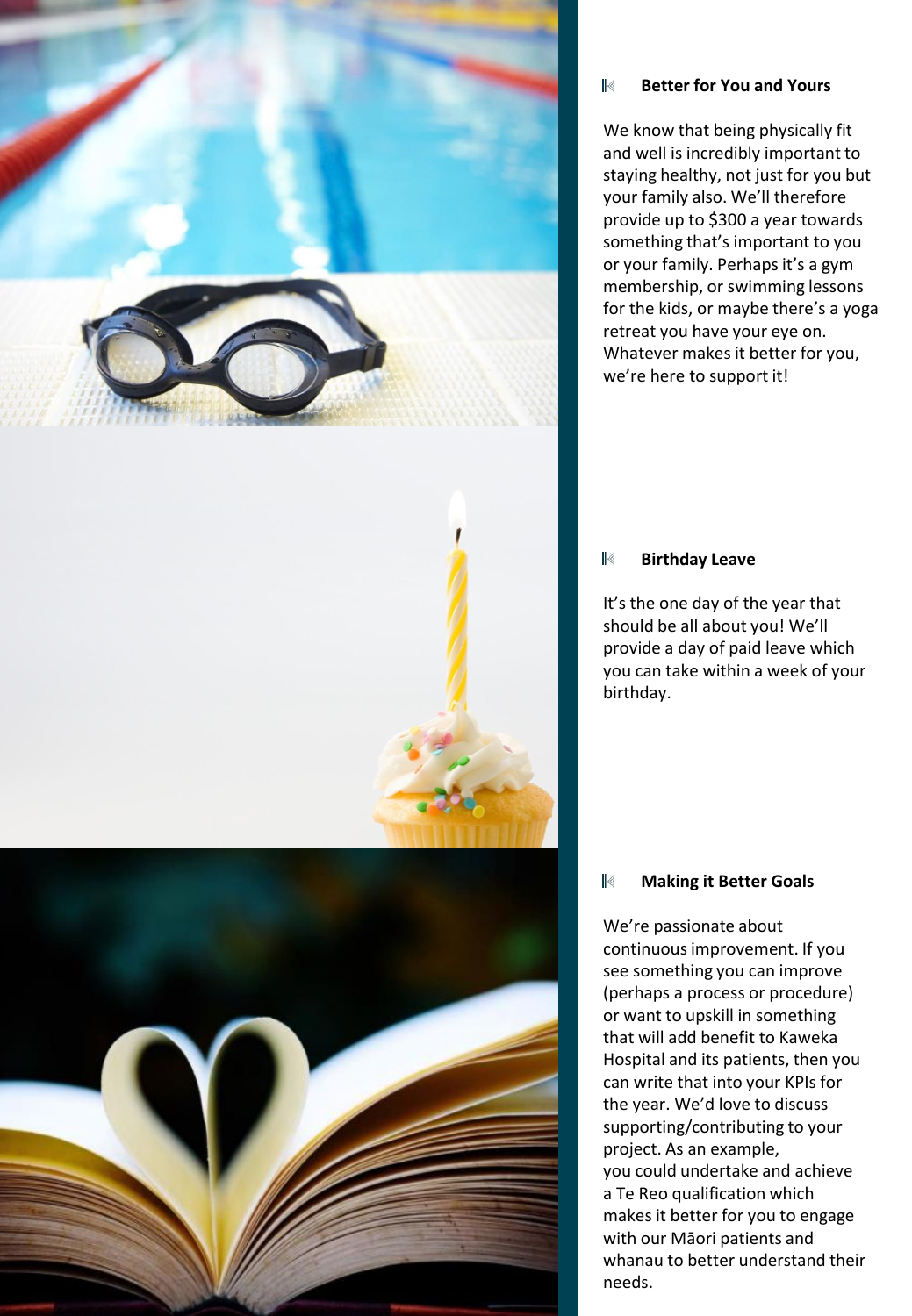

#### $\mathbb{R}$ **Extra Annual Leave**

We've listened to feedback and hear you – time is important! Maybe it's time to yourself, or time spent with family, whatever it is, we know it's important in keeping Kaweka Hospital staff feeling on top of the world! From the day you start with us you'll begin accruing 5 weeks annual leave per year – no need to wait for a work anniversary!

#### $\mathbb{R}$ **Making Break Times Better**

As well as a selection of teas and a hot chocolate / coffee machine, we also provide delicious seasonal fruit delivered to the hospital every week to make sure you get at least one of your five a day! If you need a little more at break time, we'll also have snacks available for your foodie pleasure!

#### $\mathbb{R}$ **Special Offers**

As a Kaweka Hospital staff member you'll be privy to some fantastic discounts and great rates at gyms and other local businesses.

#### $\mathbb{R}$ **Medical WOF**

We don't just talk good health, we walk it! We'll provide you with an annual medical that is specifically tailored to you and your season of life.